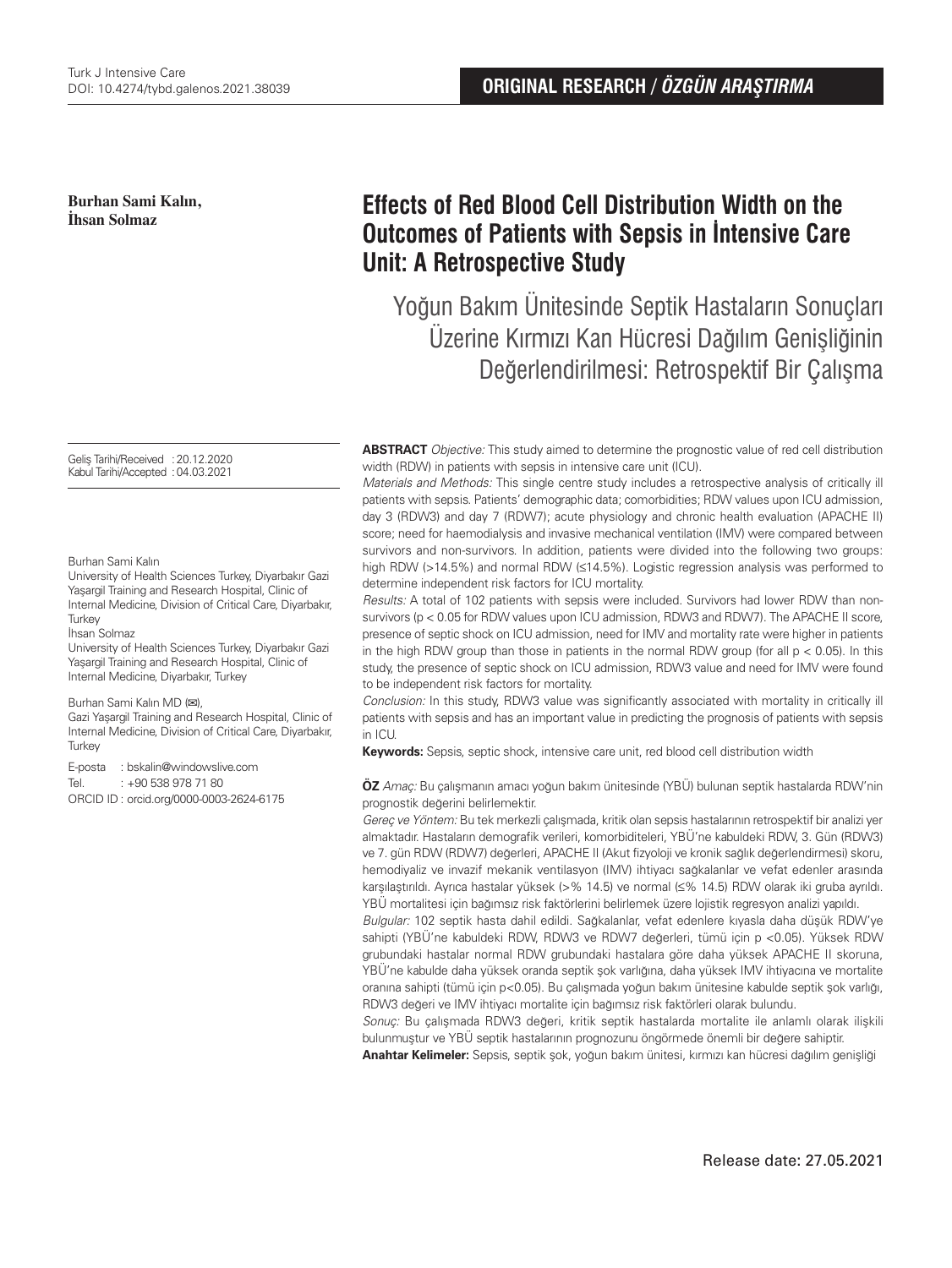# **Introduction**

Sepsis is a life-threatening organ dysfunction caused by dysregulated host response to infection and septic shock is defined as a circulatory and metabolic disorder associated with a higher risk of mortality (1, 2). Sepsis and septic shock are important healthcare problems which are affecting quite a lot of people in the world (3). The progression of severity is associated with rised mortality with insufficiency in multiple organ systems and most oftenly quantified by the APACHE-II (Acute Physiology And Chronic Health Evaluation) score which can predict the severity and outcome depending on different organ functional status (4). It would be advantageous to identify a rapid, cheap and easily applicable biomarker associated with the severity of sepsis.

Red cell distribution width (RDW) is an index of complete blood count (CBC) analysis which is commonly measured among patients. RDW is specified as a numeric percentage which is calculated as red blood cell (RBC) volume divided by the mean corpuscular volume (MCV) and multiplied by 100 (5). RDW is an indicator of anisocytosis as a part of CBC analysis to determine the heterogeneity of erythrocytes. Throughout the years, RDW has been typically utilized in combination with the MCV and mean corpuscular hemoglobin (MCH) to differentiate the etiology of anemia (6). RDW is a component of CBC which is calculated by flow cytometry machine. Normal limits of RDW is oftenly accepted between 11.5% and 14.5%. Except the assessment of anemia etiology, studies have notified that RDW may be associated with outcome in patients with heart failure, acute myocardial infarction, thrombolysis used during ischemic stroke, pulmonary thromboembolism, pneumonia and cardiopulmonary arrest (7-12). Elevation in RDW is also known to be associated with elevated inflammatory marker tests such as IL-6 and TNF - . It is a known mechanism that proinflammatory cytokines could lead suppression on red blood cell maturation, which may result as an elevation in RDW. Even though there are some hypothesis, the precise pathophysiological situation underlying changes in RDW and clinical conclusions are not elucidated clearly yet (13, 14). There are only few studies investigating the correlation between sepsis and RDW. The main purpose of this study was to appreciate the relation among RDW and outcome and to determine it's prognostic significance in critically septic patients.

# **Methods**

This single center retrospective analysis was conducted in a tertiary medical ICU at hospital, Department of Internal Medicine, Division of Critical Care between January 2015 and January 2020. The study protocol was approved by the local ethics committee (date: June 12, 2020; no. 487). One hundred two patients older than 18 years followed up with sepsis were included in the study. The identifiaction of sepsis and/ or septic shock was described according to the International Sepsis Definitions Conference criteri (1). Patients with blood product transfusion in last two weeks, active major bleeding, history of diseases which may affect RDW such as leukemia, bone marrow infiltration, transplantation, agranulocytosis, recently received chemotherapy, radiotherapy and drugs that significantly effect RDW measurements were excepted. Demographic and laboratory data were collected from hospital electronic records and patient file archives. Patient age, gender, APACHE II score, need for IMV, lenght of stay (LOS) in ICU, comorbid conditions (cardiovascular, renal, endocrinological, respiratory and neurological diseases), need for hemodialysis, presence of septic shock on ICU admission and mortality status were recorded. APACHE II score was calculated within the parameters of first 24 hours after admission to ICU. C-reactive protein (CRP), procalcitonin, RDW, white blood cell (WBC), hemoglobin (Hb), MCH, MCV and platelet (PLT) values were measured on ICU admission. Also, RDW3 and RDW7 values were noted. Haematological parameters were determined using analyser. The analyser calculates MCV, MCH and MCHC based on measurements of Hb. The reference range for RDW in our laboratory was 11.5-14.5%.

#### Statistical analysis

Preliminarily, patients were divided in two separate groups as survivors and non-survivors, normal and high RDW values and also septic shock and non-septic shock. Continuous variables were tested using Kolmogorov-Smirnov test for normality and datas are expressed as median and interquartile range or mean±standard deviation. Mann-Whitney U test was performed to compare distinctions for non-normally distributed variables. Student t test was performed to compare distinctions for normally distributed variables. Categorical variables were analyzed with a chi square test or Fisher's exact test and expressed as numbers(percentages). Binary logistic regression analysis was performed to determine the independent risk factors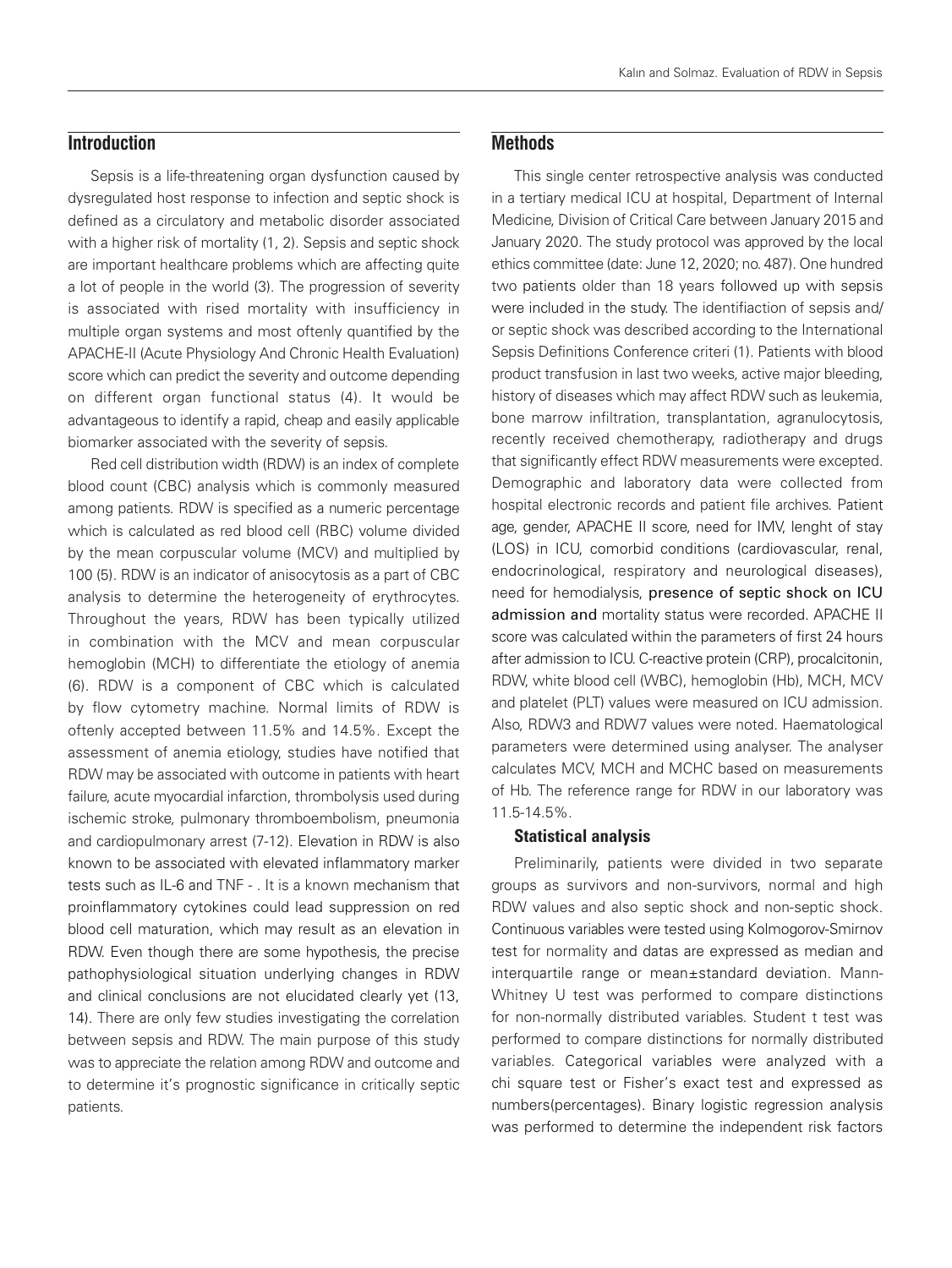for mortality. The outcomes of the regression analyses were expressed as odds ratio (OR) and 95% confidence interval (CI). The receiver operator characteristics (ROC) curve was formed and the area under the curve (AUC) was computed to understand the strength of RDW on mortality. A P-value less than 0.05 were presumed statistically significant. Statistical analyses were carried out using the Statistical Packagefor the Social Sciences (SPSS), version 22.0 software (SPSS Inc.,Chicago, IL, USA).

### **Results**

Fifty-two (51%) were female of 102 septic patients participated in this study. The median age was 72[62- 80] years. Median RDW value on admission to the ICU was 16.8[15.3-18.8]. Mortality rate was 59.8%. LOS in ICU was 6[4-12] days. In this study, 46(45.1%) patients had cardiovascular disease, 39(38.2%) patients had renal disease and 25(24.5%) patients had endocrinological disease. The frequency of comorbidities was not different between survivors and non-survivors. The need for IMV was 62(60.8%). APACHE-II score was 20[17-28]. The number of patients undergoing hemodialysis was 49(48%). Sixtysix (64.7%) of the patients was diagnosed as septic shock on ICU admission. Survivors had lower RDW value on admission to the ICU (15.8[14.1-18] versus 17.4[16.2-19.3], P = 0.001), RDW3 value (15.8[14.6-17.5] versus 17.4[16.2- 19.3], P = 0.002) and RDW7 value (15.8[14.8-17.5] versus 17.5 $[16.1 - 19.8]$ ,  $P = 0.003$ ) as compared to non-survivors. The patients with RDW value >14,5% on admission to the ICU was more higher in non-survivors than in survivors and was statistically significant (56(91.8) versus 30(73.2),  $P =$ 0,011). Non-survivors had higher CRP (127[82-178] versus 87[33-188], P = 0.05), procalcitonin (3.3[1.2-8.7] versus 0.9[0.3-2.8], P = 0.001) and APACHE II score (24[19-32] versus 17[15-20],  $P = 0.001$ ) as compared in survivors. The need for hemodialysis were higher in non-survivors than in survivors (35(57.4) versus 14(34.1),  $P = 0.02$ ). There were no significant difference WBC, MCV, MCH, Hb and PLT values between these two groups. Detailed demographic characteristics were described in Table-1. Patients were divided in two groups as a high RDW (>14.5%) and a normal RDW (≤14.5%). The high RDW group had higher APACHE II score (22[17-28] versus 18[13-23], P = 0,05), septic shock rate on ICU admission  $(62(72.1)$  versus 4(25), P = 0.001), need for hemodialysis  $(46(53.5) \text{ vs. } 3(18.8), P = 0.011)$ 

and mortality rate  $(56(65.1)$  versus  $5(31.3)$ ,  $P = 0.011$ ) as compared to normal RDW group. There were no significant difference in LOS in ICU and need for IMV between normal and high RDW groups. Detailed demographic characteristics were described in Table-2. Patients with septic shock had higher RDW value on admission to the ICU (17.3 [16 – 19.5] versus 15.4 [13.8 - 17.1], P = 0.001), RDW3 value (17.3 [16.1 -19.1] versus 15 [14.1 – 17.2],  $P = 0.001$ ) and RDW7 value (17.5 [16 – 18.8] versus 15.4 [14.2 – 17.2], P = 0.004) as compared in patients without septic shock. Detailed demographic characteristics were described in Table-3. In the binary logistic regression analysis, presence of septic shock on ICU admission, need for IMV and RDW3 value were found to be independent risk factors for mortality (OR: 9.469 (1.964-45.646), P = 0.005, OR: 9.231 (2.118-40.234),  $P = 0.003$ , OR:2.227 (1.083-4.580),  $P = 0.029$ ), respectively (Table-4). As shown in Figure 1, the area under curve of the receiver operating characteristic (AUC) for prediction of mortality was 0.701 (95% CI: 0.586-0.815) for RDW3 value. Based on ROC curve for RDW3 shows a cut-off value of 16 with a sensitivity of 78.9% and a specificity of 56.1% (95% confidence interval [CI]:  $0.586 - 0.815$ ,  $P = 0.002$ ).

# **Discussion**

Sepsis is a major problem with high morbidity and mortality rates, especially for ICU patients. Most biochemical markers indicating sepsis related inflammation are expensive and not easily available, which is the point, RDW seems to have an advantage. Although RDW is not a definite indicator for sepsis, in recent years, it has been emphasized that the high RDW value is in relation with mortality in septic patients (15, 16). Elevated RDW presumably reflects the presence of elevated proinflammatory cytokines in sepsis and septic shock. In a retrospective analysis of patients with sepsis and septic shock, RDW was remarkably higher in non-survivors as compared in survivors (17). In this present study, RDW was also found significantly higher in non-survivor septic patients when compared to survivors, which is compatible with literature data. In previous studies, positive association was detected between RDW and mortality rates in neonatal, pediatric and adult patient groups according to cox proportional hazards model. Ellahony et al. indicated an evident association of RDW with mortality in neonatal patients. (odds ratio, 1.31; 95% confidence interval, 1.241-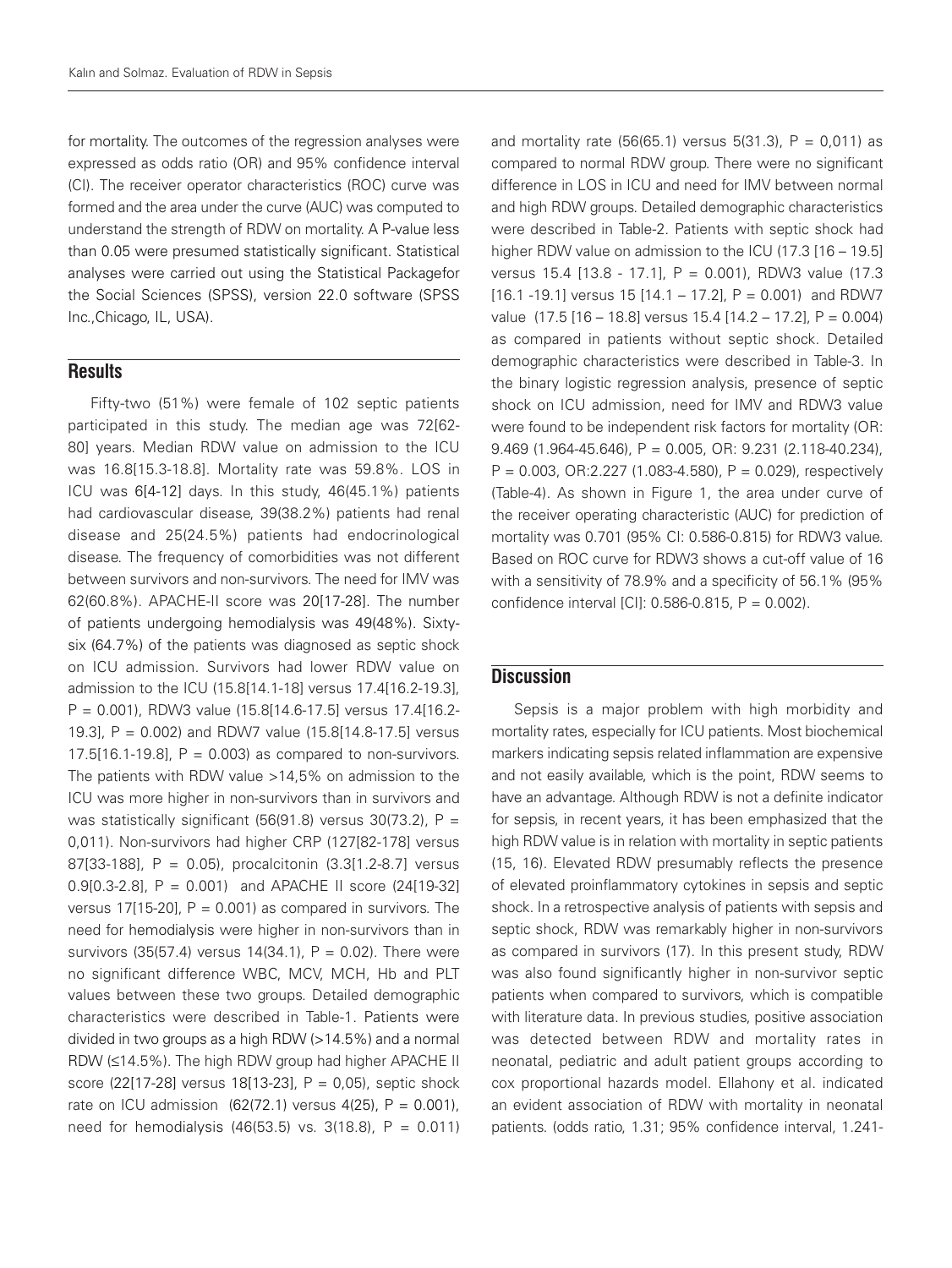| Table 1. Baseline characteristics of the patients |                   |          |                                                                                                                                                                                                                                                                              |                    |                                                                                                     |                        |
|---------------------------------------------------|-------------------|----------|------------------------------------------------------------------------------------------------------------------------------------------------------------------------------------------------------------------------------------------------------------------------------|--------------------|-----------------------------------------------------------------------------------------------------|------------------------|
| Total $n = 102$                                   |                   |          |                                                                                                                                                                                                                                                                              |                    |                                                                                                     | P                      |
| 72 [62 - 80]                                      | 69 [57 - 83]      |          |                                                                                                                                                                                                                                                                              | 72 [62 - 79]       |                                                                                                     | 0.785                  |
| 50 (49)                                           | 20 (48.8)         |          |                                                                                                                                                                                                                                                                              | 30 (49.2)          |                                                                                                     | 0.968                  |
| 20 [17 - 28]                                      | 17 [15 - 20]      |          |                                                                                                                                                                                                                                                                              | 24 [19 - 32]       |                                                                                                     | 0.001                  |
| 66 (64.7)                                         | 15 (36.6)         |          |                                                                                                                                                                                                                                                                              | 51 (83.6)          |                                                                                                     | 0.001                  |
|                                                   |                   |          |                                                                                                                                                                                                                                                                              |                    |                                                                                                     |                        |
| 46 (45.1)                                         |                   |          | 27 (44.3)                                                                                                                                                                                                                                                                    |                    | 0.836                                                                                               |                        |
| 39 (38.2)                                         |                   |          | 22(36.1)                                                                                                                                                                                                                                                                     |                    | 0.582                                                                                               |                        |
| 25(24.5)                                          |                   |          | 13(21.3)                                                                                                                                                                                                                                                                     |                    | 0.379                                                                                               |                        |
| 29 (28.4)                                         |                   |          | 18 (29.5)                                                                                                                                                                                                                                                                    |                    | 0.769                                                                                               |                        |
| 16 (15.6)                                         |                   | 10(16.4) |                                                                                                                                                                                                                                                                              |                    | 0.799                                                                                               |                        |
|                                                   |                   |          |                                                                                                                                                                                                                                                                              |                    |                                                                                                     |                        |
| 109 [68 - 179]                                    |                   |          |                                                                                                                                                                                                                                                                              |                    | 0.05                                                                                                |                        |
| $1.93$ $[0.5 - 5.5]$                              |                   |          |                                                                                                                                                                                                                                                                              |                    | 0.001                                                                                               |                        |
| $10.1 \pm 2.18$                                   |                   |          | $9.9 \pm 2.3$                                                                                                                                                                                                                                                                |                    | 0.266                                                                                               |                        |
| $10.9$ [7.1 - 16.3]                               |                   |          |                                                                                                                                                                                                                                                                              |                    | 0.609                                                                                               |                        |
| $85.9 \pm 7.5$                                    |                   |          | $85.2 \pm 7.5$                                                                                                                                                                                                                                                               |                    | 0.254                                                                                               |                        |
| 28 [27 - 30]                                      |                   |          | 28 [26 - 29]                                                                                                                                                                                                                                                                 |                    | 0.112                                                                                               |                        |
| $174 \pm 105$                                     |                   |          | $164 \pm 108$                                                                                                                                                                                                                                                                |                    | 0.192                                                                                               |                        |
| $16.8$ [15.3 - 18.8]                              |                   |          |                                                                                                                                                                                                                                                                              |                    | 0.001                                                                                               |                        |
| 86 (84.3)                                         |                   |          | 56 (91.8)                                                                                                                                                                                                                                                                    |                    | 0.011                                                                                               |                        |
| $16.8$ [15 - 18.1]                                | 15.8 [14.6 -17.5] |          | $17.4[16.2 - 19.3]$                                                                                                                                                                                                                                                          |                    | 0.002                                                                                               |                        |
| 69 (67.6)                                         |                   |          | 36(59)                                                                                                                                                                                                                                                                       |                    | 0.09                                                                                                |                        |
| 16.4 [15.1 - 18.2]                                |                   |          |                                                                                                                                                                                                                                                                              |                    | 0.003                                                                                               |                        |
| 60 (58.8)                                         |                   |          | 31 (50.8)                                                                                                                                                                                                                                                                    |                    | 0.137                                                                                               |                        |
| 49 (48)                                           |                   | 14(34.1) |                                                                                                                                                                                                                                                                              | 35 (57.4)          |                                                                                                     | 0.02                   |
| 62(60.8)                                          |                   | 13(31.7) | 49 (80.3)                                                                                                                                                                                                                                                                    |                    |                                                                                                     | 0.001                  |
| $6[4-12]$                                         | $6[4 - 10]$       |          |                                                                                                                                                                                                                                                                              | $7[3 - 15]$        |                                                                                                     | 0.673                  |
|                                                   |                   |          | 19 (46.3)<br>17 (41.5)<br>12 (29.2)<br>11 (26.8)<br>6(14.6)<br>87 [33 - 188]<br>$0.9[0.3 - 2.8]$<br>$10.5 \pm 2.03$<br>$10$ [7.1 - 15]<br>$86.9 \pm 7.4$<br>29 [27 - 30]<br>$191 \pm 100$<br>$15.8$ [14.1 - 18]<br>30 (73.2)<br>33 (80.5)<br>15.8 [14.8 - 17.5]<br>29 (70.7) | Survivors $n = 41$ | 127 [82 - 178]<br>$3.3[1.2 - 8.7]$<br>$12 [6.8 - 17.3]$<br>17.4 [16.2 - 19.3]<br>17.5 [16.1 - 19.8] | Non-survivors $n = 61$ |

n:number, y:year, p:probability, APACHE II:acute physiologic and chronic health evaluation, ICU:intensive care unit, Hb:hemoglobin, RDW:red cell distribution width, WBC:white blood cell, CRP:C-Reactive protein, MCV:mean corpuscular volume, MCH:mean corpuscular hemoglobin, PLT:platelet, IMV:invasive mechanical ventilation, LOS:length of stay

| Table 2. Baseline characteristics of the patients according to RDW value                                                                                                      |                    |                             |                               |       |  |
|-------------------------------------------------------------------------------------------------------------------------------------------------------------------------------|--------------------|-----------------------------|-------------------------------|-------|--|
| <b>Variables</b>                                                                                                                                                              | Total<br>$n = 102$ | <b>High RDW</b><br>$n = 86$ | <b>Normal RDW</b><br>$n = 16$ | P     |  |
| Age, (y)                                                                                                                                                                      | $72 [62 - 80]$     | $72 [63 - 79]$              | 57 [52 - 79]                  | 0.665 |  |
| Male, $n\frac{9}{6}$                                                                                                                                                          | 50 (49)            | 39 (45.3)                   | 11(68.8)                      | 0.086 |  |
| <b>APACHE II score</b>                                                                                                                                                        | $20[17-28]$        | $22$ [17 - 28]              | $18[13-23]$                   | 0.05  |  |
| Septic shock in ICU, n(%)                                                                                                                                                     | 66 (64.7)          | 62 (72.1)                   | 4(25)                         | 0.001 |  |
| Need for hemodialysis, n(%)                                                                                                                                                   | 49 (48)            | 46 (53.5)                   | 3(18.8)                       | 0.011 |  |
| Need for IMV, n(%)                                                                                                                                                            | 62(60.8)           | 53 (61.6)                   | 9(56.3)                       | 0.686 |  |
| LOS in ICU days                                                                                                                                                               | $6[4-12]$          | $6[4-12]$                   | $7[3-12]$                     | 0.879 |  |
| Mortality, n(%)                                                                                                                                                               | 61 (59.8)          | 56(65.1)                    | 5(31.3)                       | 0.011 |  |
| n:number, y:year, p:probability, APACHE II:acute physiologic and chronic health evaluation, ICU:intensive care unit, RDW:red cell distribution width, IMV:invasive mechanical |                    |                             |                               |       |  |

n:number, y:year, p:probability, APACHE II:acute physiologic and chronic health evaluation, ICU:intensive care unit, RDW:red cell distribution width, IMV:invasive mechanical ventilation, LOS:length of stay.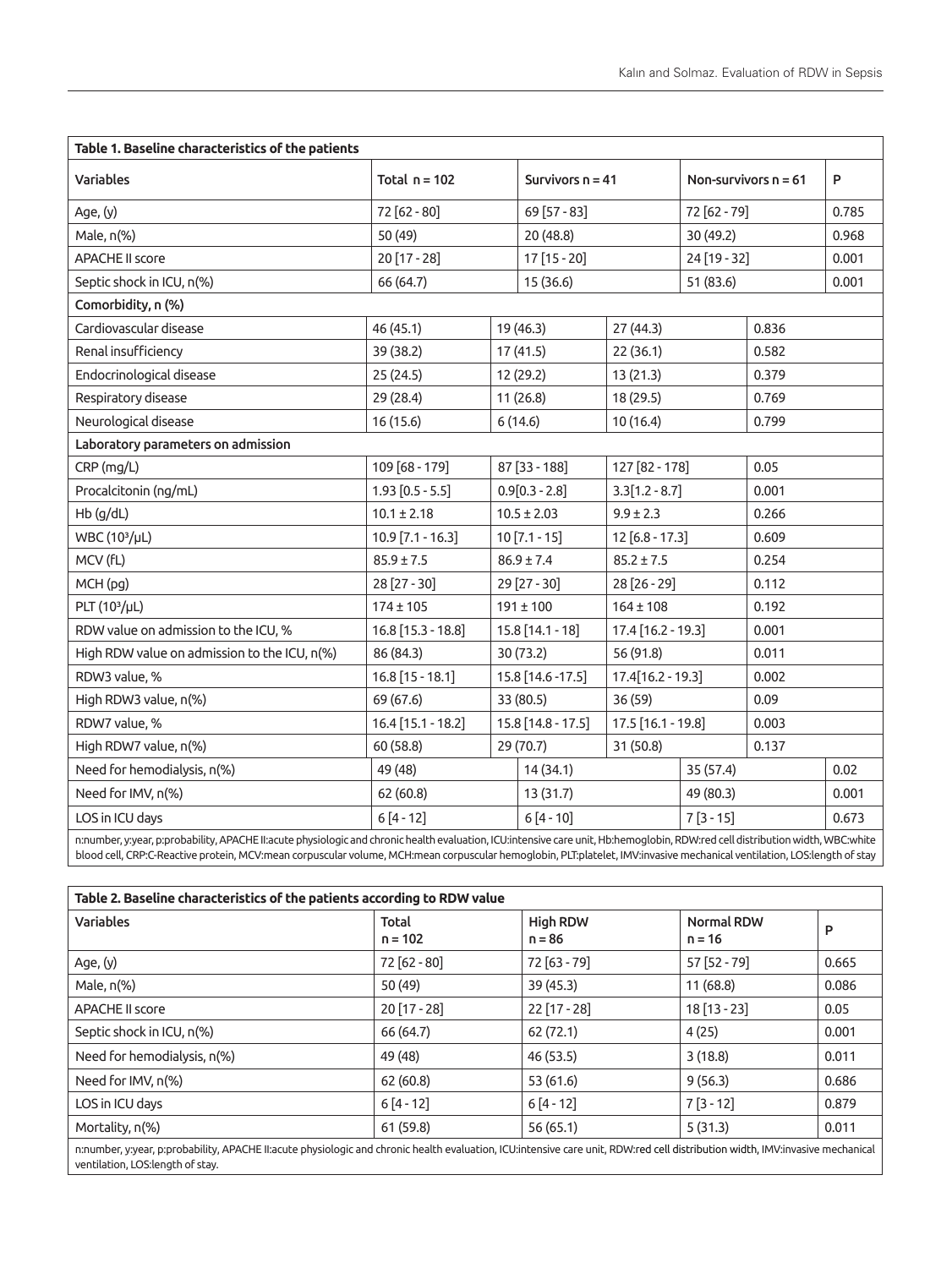| Table 3. RDW values of the patients according to situation of septic shock |                      |                                        |                                           |       |  |
|----------------------------------------------------------------------------|----------------------|----------------------------------------|-------------------------------------------|-------|--|
| <b>Variables</b>                                                           | Total<br>$n = 102$   | Patients with septic<br>shock $n = 66$ | Patients without septic<br>shock $n = 36$ | D     |  |
| RDW value on admission to the ICU, %                                       | $16.8$ [15.3 - 18.8] | $17.3$ [16 - 19.5]                     | $15.4$ [13.8 - 17.1]                      | 0.001 |  |
| RDW3 value, %                                                              | $16.8$ [15 - 18.1]   | $17.3$ [16.1 -19.1]                    | $15$ [14.1 - 17.2]                        | 0.001 |  |
| RDW7 value, %                                                              | $16.4$ [15.1 - 18.2] | $17.5$ [16 - 18.8]                     | $15.4$ [14.2 – 17.2]                      | 0.004 |  |
| n:number, p:probability, RDW:red cell distribution width                   |                      |                                        |                                           |       |  |

| Table 4. Multivariable binary logistic regression modeling of<br>parameters for mortality |                        |       |  |  |  |
|-------------------------------------------------------------------------------------------|------------------------|-------|--|--|--|
| <b>Variables</b>                                                                          | OR (95% CI)            | P     |  |  |  |
| Septic shock in ICU                                                                       | 9.469 (1.964 - 45.646) | 0.005 |  |  |  |
| Need for IMV                                                                              | 9.231 (2.118 - 40.234) | 0.003 |  |  |  |
| RDW3 value, %                                                                             | 2.227 (1.083 - 4.580)  | 0.029 |  |  |  |
| Need for hemodialysis                                                                     | 1.656 (0.418 - 9.368)  | 0.549 |  |  |  |
| High RDW on admission to the<br>ICU                                                       | 1.287 (0.088 - 18.782) | 0.854 |  |  |  |
| <b>APACHE II score</b>                                                                    | $0.993(0.834 - 1.652)$ | 0.798 |  |  |  |
| RDW7 value, %                                                                             | 1.355 (0.482 - 1.687)  | 0.299 |  |  |  |
| RDW value                                                                                 | $0.586(0.132 - 1.289)$ | 0.134 |  |  |  |
| on admission to the ICU, %                                                                |                        |       |  |  |  |
| Procalcitonin                                                                             | 1.095 (0.852 - 1.406)  | 0.479 |  |  |  |
| OR:odds ratio, CI:confidence interval, p:probability, ICU:intensive care unit,            |                        |       |  |  |  |

IMV:invasive mechanical ventilation, RDW:red cell distribution width, APACHE II:acute physiologic and chronic health evaluation.



ROC Curve of RDW on the 3rd day

**Figure 1.** Receiving operator curve analysis of RDW3 value in predicting mortality

1.399) (18). Mahmood et al, demonstrated that RDW value ≥16 was an independent risk factor for mortality in the septic patients (19). Sadaka et al performed, RDW was assigned to be an independent risk factor for mortality occurring both in the critical care unit and hospital in patients with sepsis and septic shock (20). In another studies demonstrated that RDW value on admission to the ICU were valuable for predicting 28-day mortality (21). Ramby et al. could not be established between mortality and RDW in pediatric septic patients (22). Zhang et al. RDW were found to be independent risk factor for mortality in patients with severe acute pancreatitis (23). Similarly, in this study, RDW value on admission to the ICU and RDW7 values were not found to be independent risk factors for mortality but RDW3 value was a risk factor. Ku NS et al. performed that 72 hours of RDW could be an indicator for all reasons mortality in patients with gram-negative bacterial sepsis as similar to the results of this study (24). Severe sepsis and/or septic shock patients received massive or goal directed fluid resuscitation and appropriate empiric antibiotic therapy in the first hours of treatment and because of this reasons, the number of reported deaths in the first 24 hours was lower among our septic patients. Although the value of RDW was higher on admission to ICU, it could not be associated with mortality. Also the lack of an association between RDW value on admission to the ICU and mortality may be attributable to the relatively small number of patients, high incidence of comorbidities, life-threatening conditions of the patients on admission to ICU (such as need for hemodialysis and acute renal failure etc.), high APACHE-II score, high rate of septic shock and the increased use of IMV. Increased mortality rate after three days with high RDW3 values were easily associated. Another study showed that RDW values on 1, 4, and 8 days were associated with prognosis in septic patients. Non-survivors septic patients had higher RDW than survivors in the first week of ICU stay and RDW during the first week was associated with mortality (25). Chan and his colleagues reported that rise in RDW values during the first 72h after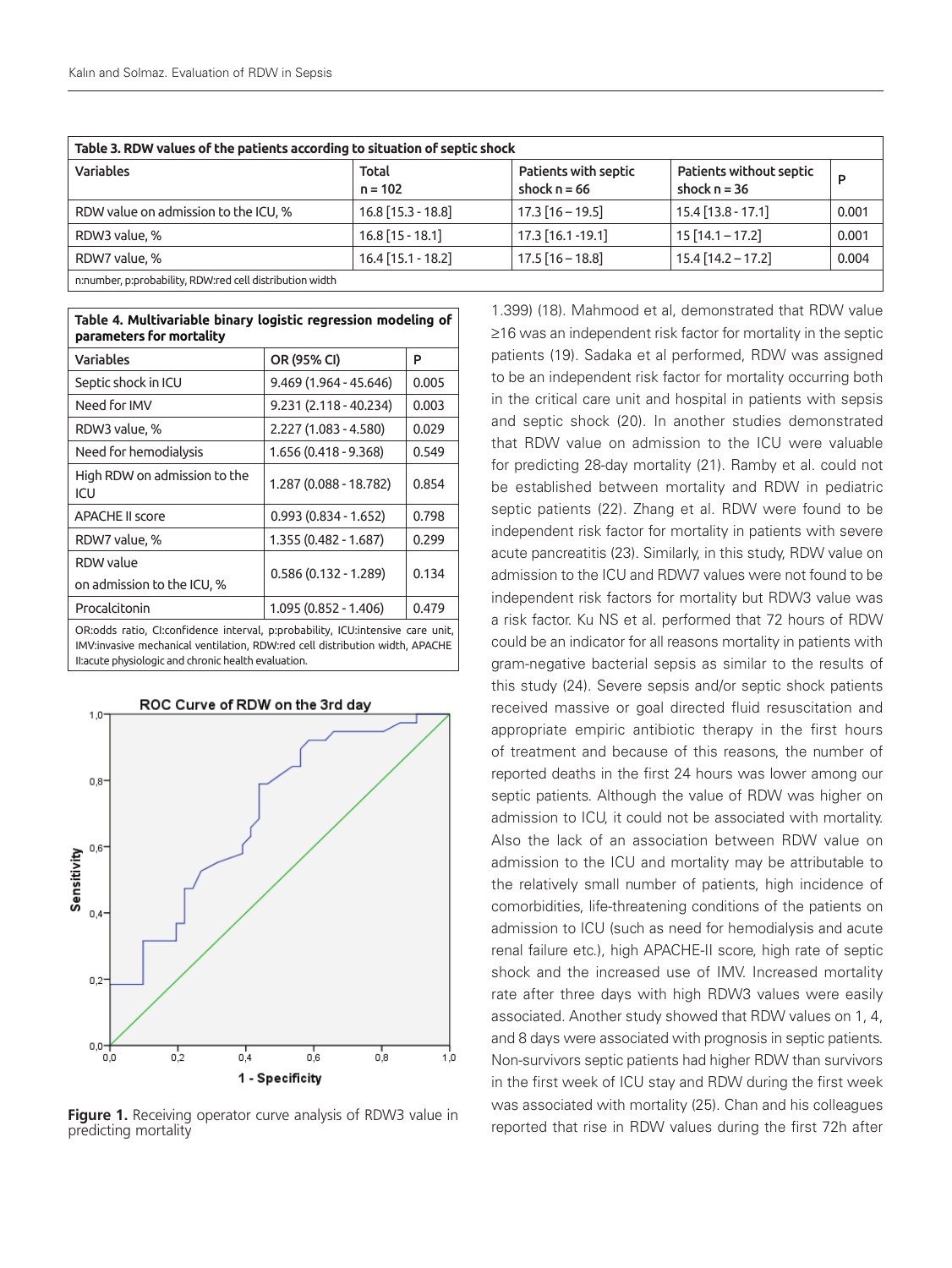admission to hospital was associated with a higher mortality ratio in septic patients (26). In our study, non-survivor group had higher RDW values (on admission to the ICU, RDW3 and RDW7) than survivors. This result intended that dynamic observation of RDW values appeared to be more valuable than one single result in clinical practice. Also patients with septic shock had higher RDW value on admission to the ICU, RDW3 value and RDW7 value as compared in patients without septic shock (for all p<0.05). Lakshmi et al. showed in a sepsis study as similar results to our study that the subjects with sepsis had a mean RDW of 15.92, with severe sepsis had a mean RDW of 16.73 and with septic shock had a mean RDW of 18.06 (27). There are studies have notified that RDW may be associated a worse prognosis in patients with life-threatening illnesses such as congestive heart failure, acute myocardial infarction, thrombolysis used during ischemic stroke, pulmonary embolism, pneumonia, critical illness and cardiac arrest (7-12). The association between RDW and mortality or severity in sepsis and septic shock is uncertain. It is thought that proinflammatory cytokines may cause depression in the maturation of RBC and decrease the half-life of red blood cells. Therefore, inflammatory situations could cause elevation in RDW (28). There were several limitations in our study. This was a single-center study with a small sample size. In addition, RDW may be affected by nutritional status, iron, folate, total cholesterol values, hepatic or renal dysfunction, cancer, thyroid disease, acute or chronic inflammatory response, use of some medications, albumin and vitamin B12 values. This is a retrospective analysis and we did not involve the nutritional status or any of the vitamin and hormonal values of the patients. Also, in a much wider patient population or different disease subgroups, the results related to RDW may differ.

# **Conclusions**

Although RDW value on admission to the ICU was not a risk factor for mortality, RDW3 value was found as an independent risk factors for mortality. Accordingly the follow-up of patient's RDW value in the days after admission to the ICU can be valuable. RDW which has the low cost and universal availability can be used as an adjunct factor for predicting mortality in septic patients along with other prognostic values. Also, the RDW values (on admission to the ICU, RDW3 and RDW7) were higher especially in septic shock patients compared to sepsis patients without septic shock. Further studies are necessary to verify the act of RDW in sepsis and septic shock patients as a predictive marker in the ICU.

# **Ethics**

**Ethics Committee Approval:** Approval had been obtained from the local institutional review board (decision no: 487, date: 12.06.2020).

**Informed Consent:** Informed consent from patients had been waived by the institutional review board because there was no change in patient management and patient identifiers were delinked from analysis.

**Peer-review:** Internally peer-reviewed.

#### Authorship Contributions

Concept: B.S.K., İ.S., Design: B.S.K., İ.S., Data Collection and Process: B.S.K., İ.S., Analysis or Interpretation: B.S.K.,

İ.S., Literature Search: B.S.K., İ.S., Writing: B.S.K., İ.S.

**Conflict of Interest:** No conflict of interest was declared by the authors.

**Financial Disclosure:** The authors declared that this study received no financial support.

## **References**

- 1. Singer M, Deutschman CS, Seymour CW, Shankar-Hari M, Annane D, Bauer M, et al. The Third International Consensus Definitions for Sepsis and Septic Shock (Sepsis-3). JAMA. 2016 Feb 23;315(8):801- 10.
- 2. Seymour CW, Liu VX, Iwashyna TJ, Brunkhorst FM, Rea TD, Scherag A, et al. Assessment of clinical criteria for sepsis: for the Third International Consensus Definitions for Sepsis and Septic Shock (Sepsis-3). JAMA. 2016 Feb 23;315(8):762-74.
- 3. Angus DC, Linde-Zwirble WT, Lidicker J, Lidicker J, Clermont G, Carcillo J, Pinsky MR. Epidemiology of severe sepsis in the United States: analysis of incidence, outcome, and associated costs of care. Crit Care Med. 2001 Jul;29(7):1303-10.
- 4. Qiao Q, Lu G, Li M, Shen Y, Xu D. Prediction of outcome in critically ill elderly patients using APACHE II and SOFA scores. J Int Med Res. 2012;40(3):1114- 21.
- 5. Morris M, Davey FR, Henry JB. Basic examination of blood. In Clinical diagnosis and management by laboratory methods. 20th edition. Philadelphia: WB Saunders Company; 2001.
- 6. Demir A, Yarali N, Fisgin T. Most reliable indices in differentiation between thalassemia trait and iron deficiency anemia. Pediatr Int. 2002 Dec;44(6):612-6.
- 7. Felker GM, Allen LA, Pocock SJ, Shaw LK, McMurray JJ, Pfeffer MA, et al. Red cell distribution width as a novel prognostic marker in heart failure: data from the CHARM Program and the Duke Databank. J Am Coll Cardiol. 2007 Jul 3;50(1):40-7.
- 8. Zorlu A, Bektasoglu G, Guven FM, Dogan OT, Gucuk E, Ege MR, et al. Usefulness of admission red cell distribution width as a predictor of early mortality in patients with acute pulmonary embolism. Am J Cardiol 2012;109:128-34.
- 9. Dabbah S, Hammerman H, Markiewicz W, Aronson D. Relation between red cell distribution width and clinical outcomes after acute